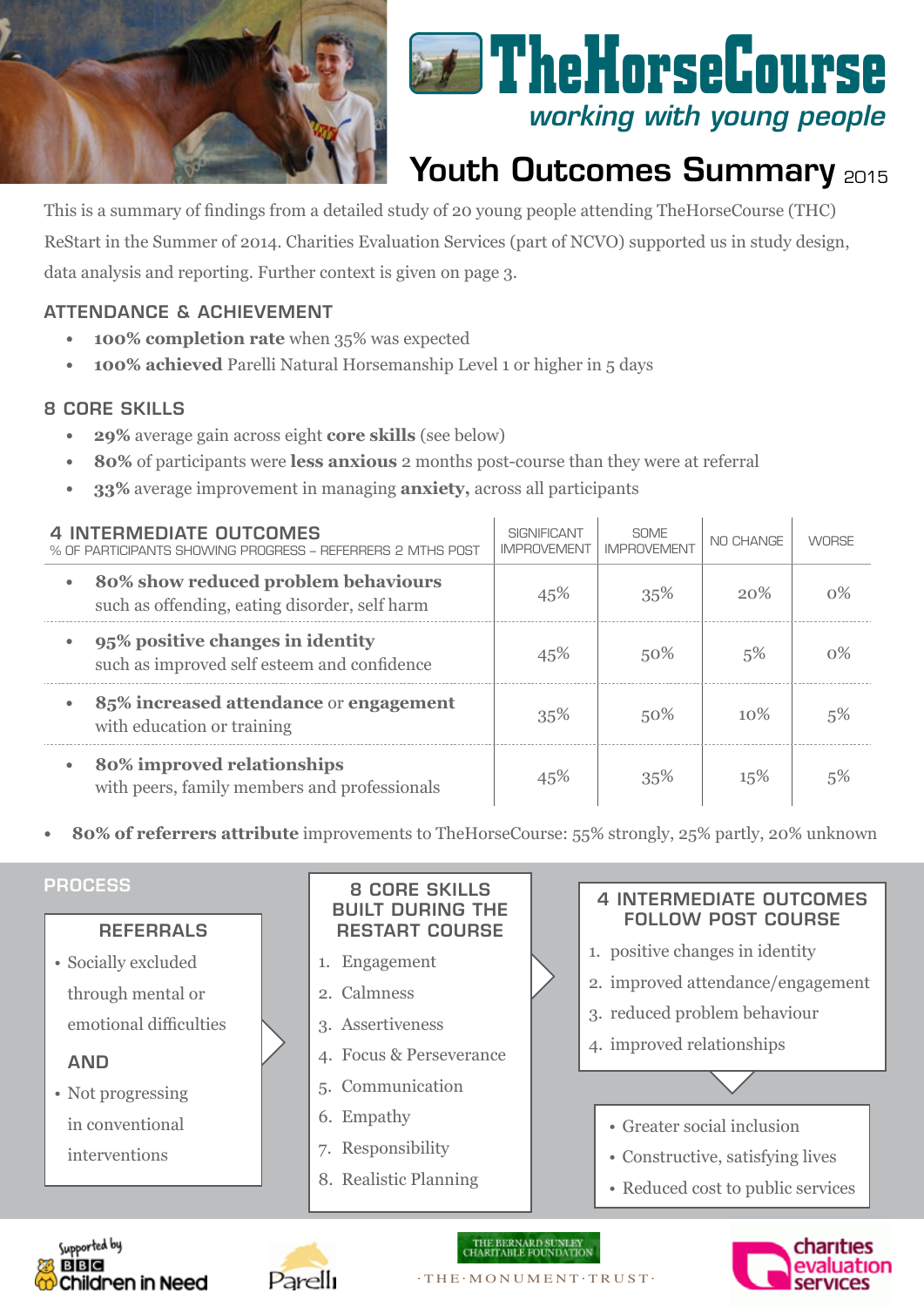TheHorseCourse Star below shows that the young people made a 29% overall improvement in the 8 CORE SKILLS taught and practised on THC.

The results in this study closely reflect the results we get with other cohorts. Whatever the starting point (e.g. more challenged than this group), the improvement tends to be around 30% across all 8 skills.

The end-of-course scores, assessed by the facilitator and participant in a reflective discussion seem to be predictive of the assessments made by referrers two months later – showing that the skills have been realistically assessed *and* are holding up over time. We are doing further study of this, and validating the Star tool, over larger data sets.



wants to

trying, needs support

gaining confidence, less support

Independent, needs little/no support

**4**

**SCORING**

**3**

**2**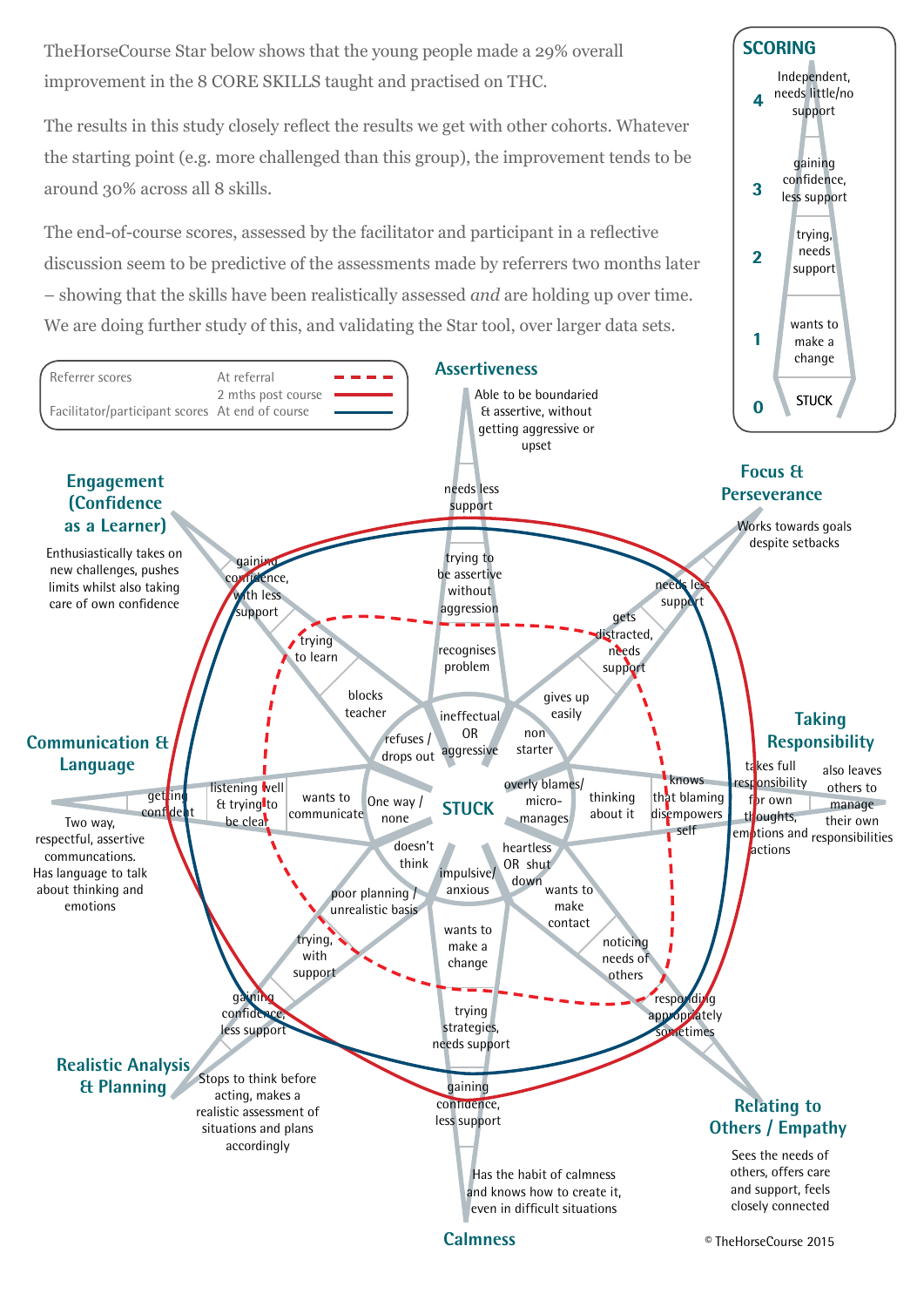## Context

The study group comprised 20 young people aged 10-17 yrs, referred by Childrens Services Early Intervention Team, in partnership with six schools and other agencies including YOT, YISP and CAMHS. Young people were targetted for exclusion or risk of exclusion from mainstream education because of problem behaviours which were not responding to existing talk-based provision. Difficulties included anxiety, depression, anger, bullying, ASD, ADHD, eating disorders and self harm, with most participants having mutiple issues and receiving support from several agencies.

The young people attended an indoor arena in pairs, where they worked with two or more horses for five consecutive half days – a total of 15 hours. In sessions they learnt to communicate with the horses on the ground, using loose ropes or at liberty, seeking to be calm and effective leaders. THC horses are chosen and trained to be highly sensitive and responsive, giving clear feedback if the handler is anxious, aggressive or chaotic. THC facilitators are trained to use innovative non-verbal techniques to shape students' behaviour and maximise the learning opportunity.

Pre and post course data overleaf comes from referrers (social workers, teachers & parents) using our THC Star and open questions before the course, and two months post-course. Findings were confirmed by further interviews with referrers and participants; the use of the THC Star as a reflection tool at the end of the course; and by session notes. This group was not "cherry-picked", on the contrary, we asked for the most unlikely to engage to be referred.

The outcomes shown build on and agree with our theory of change, and with our success with high risk violent young offenders. See *TheHorseCourse Evidence Review, working with Offenders, 2015* – showing a 27 % point reduction in 12 month reoffending (www.thehorsecourse.org/evidence). We see similar results day to day across multiple cohorts, facilitators and venues and we are working on larger studies.

We constantly engage with academics – raw data is available for verification/study.











"Her life seems to have been kick-started again" social worker

"He used to shout and punch walls, now he goes for a run to calm down, this is huge!" parent

**External TheHorseCourse.org** 

**01308 485080 | PO Box 6500 Dorchester Dorset DT1 9BQ | mail@thehorsecourse.org Registered Charity No 1141654 Patrons Lord Knight of Weymouth Martin Clunes**